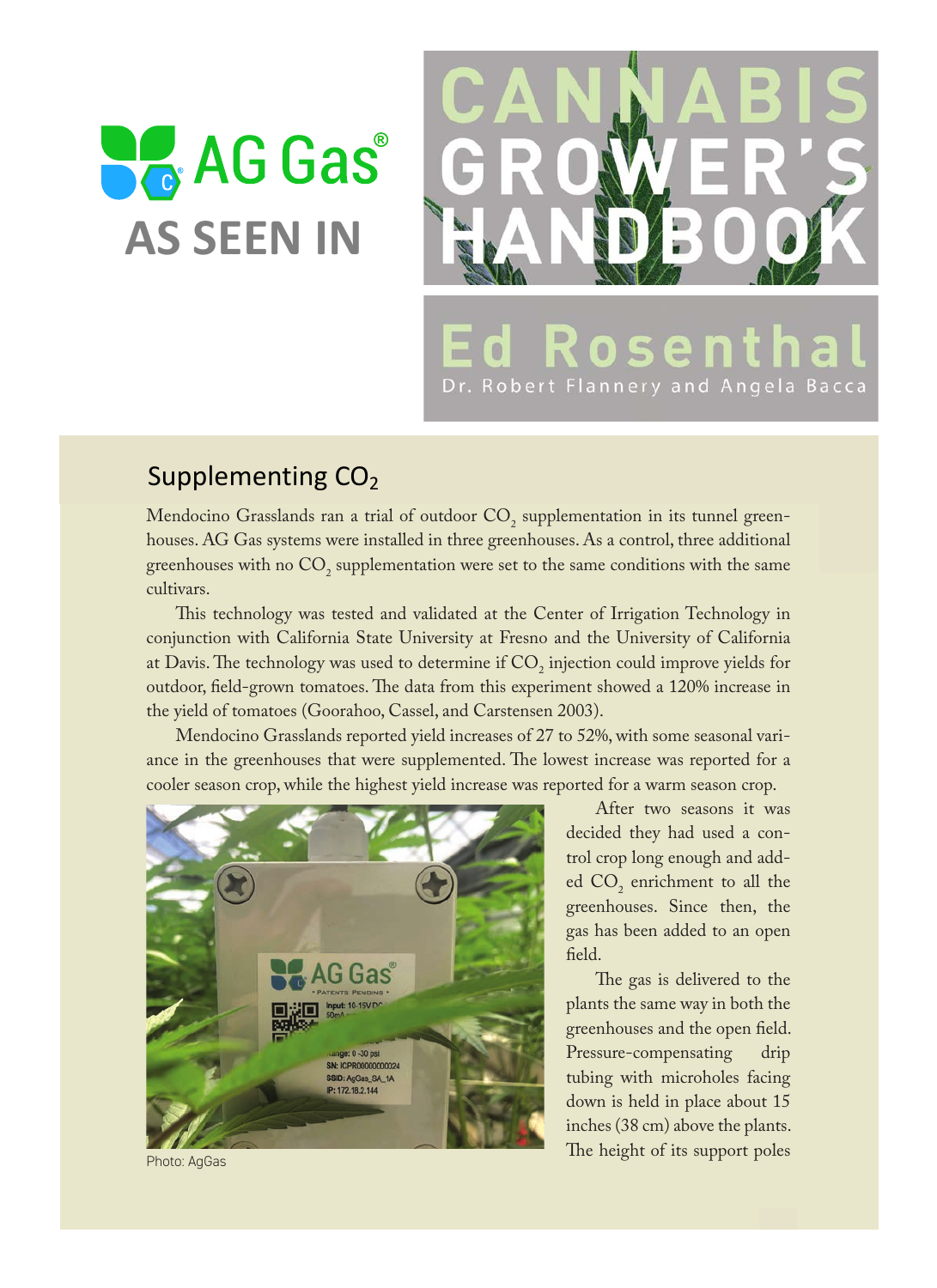

The Carbogation black box control unit adjusts gas flow in real-time to deliver optimum results based on extant field conditions. The unique configuration allows for prescriptive delivery of  ${\sf CO}_2$  gas to the plants. Photo: AgGas

is adjustable, so it is raised as the plants grow.

 $CO<sub>2</sub>$  is used by plants only when there is enough light for photosynthesis. The system controls when the gas is released, and its flow rate from the tank is controlled by a software algorithm with sensors to measure light intensity, temperature, vapor pressure deficit, wind speed, and ppm of  $CO_2$  in real time and to make adjustments continuously.

At frst there were sensors in each greenhouse, but their reports were averaged so that all greenhouses received the same amount of gas. This was changed, so now each greenhouse gets individualized treatment.

Based on environmental conditions, the algorithm figures the correct  $CO<sub>2</sub>$  and ppm, and sensors measure and adjust it much like a thermostat. The algorithms controlling greenhouse and open feld difer a bit in their calculations. The gas is used

from the nursery stage until harvest, although  $\mathrm{CO}_2$  enrichment in the last 10 days is not that crucial, since plant growth has slowed.

At the farm it is stored in a rented 14-ton (13 metric tons) vacuum-jacketed tank, which keeps the gas cool without refrigeration. A tank this size provides enough gas for most of the summer. It is resupplied by the local gas company, which delivers it.

In general the best time for the plants to experience the gas release is during the brightest time of the day, under clear skies, between 10:30 a.m. and 4:30 p.m. Tis unit uses sensors to control the release of gas by time, light, vapor pressure deficit (VPD), temperature,